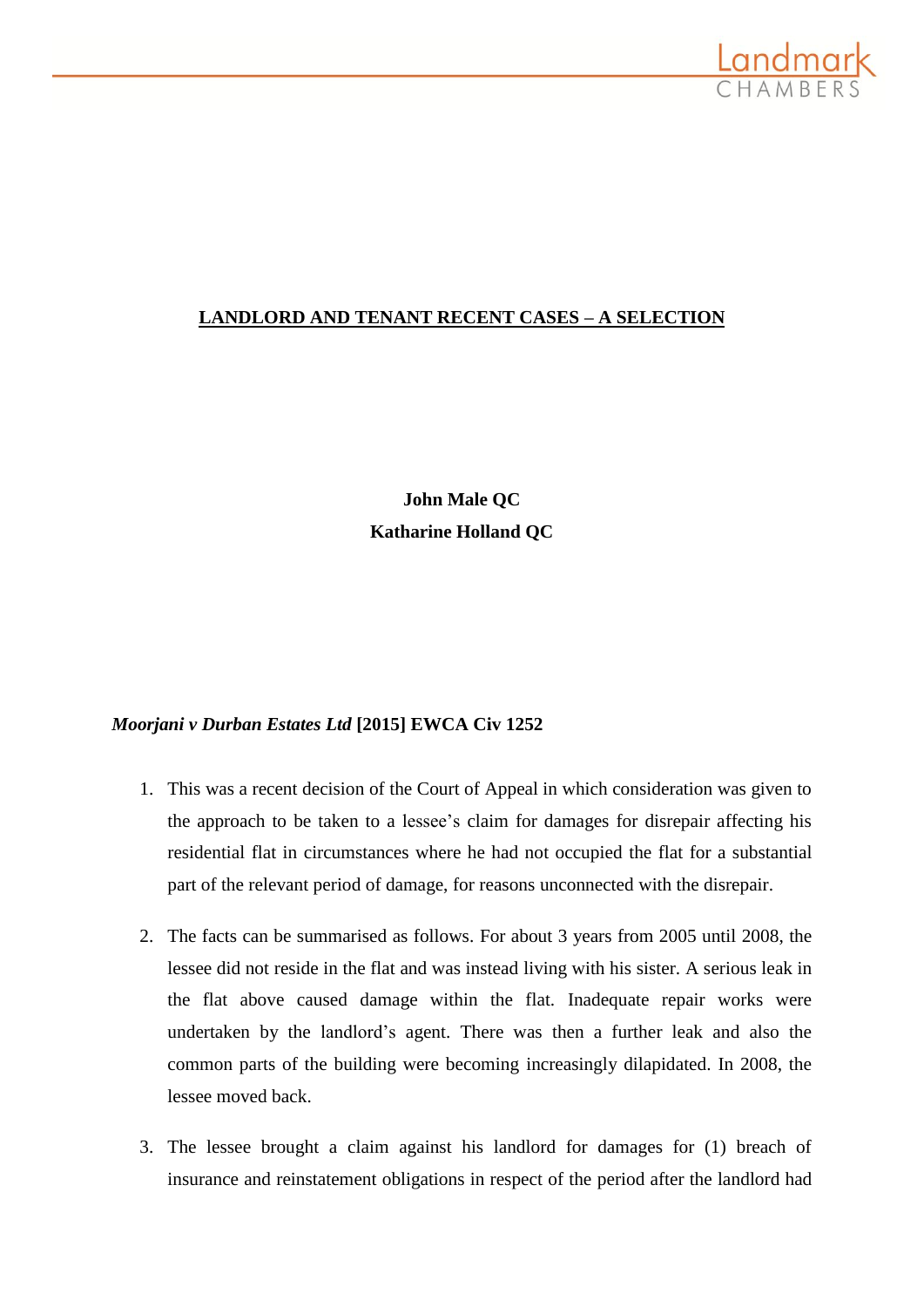

received insurance monies in respect of the leak and (2) breach of the obligation to maintain and repair the common parts.

- 4. At first instance the county court judge dismissed the claim in respect of reinsurance and reinstatement on the ground that the lessee had not been living in the flat in the relevant period between the 2005 flood and the 2007 repair works. She held that the tenant had not suffered any inconvenience or loss of amenity as result of the breach. She also dismissed the claim for breach of the repairing covenant for the same reason in respect of the period from 2005 to 2008. For the period after the lessee had returned to live at the flat, the judge awarded £1500 for the disrepair to the common parts.
- 5. The Court of Appeal allowed the appeal, which concerned the issue of whether, as a matter of principle, damages in such a case were to compensate for the impairment of the amenity value of the lessee's proprietary interest in the flat or whether they could only be awarded for discomfort, inconvenience and distress actually suffered as a result of the disrepair.
- 6. Briggs LJ, with whom King LJ and Longmore LJ agreed, stated five *'tentative conclusions'* which can be summarised as follows:-
	- The loss arising from these types of breaches consists of the impairment to the rights of amenity afforded to the lessee by the lease, of which discomfort, inconvenience and distress are only symptoms. The lessee pays a premium for the assignable right to the enjoyment of occupation of a specific property for a period usually longer than his own lifetime, the quality of which is underpinned by the lessor's repairing and reinstatement obligations.
	- Secondly, it is therefore not fatal to the claim for damages for that impairment that the lessee may not have chosen to make full use of then during the relevant period.
	- Thirdly, it does not follow that the use or non-use of the property during the period of disrepair is irrelevant for all purposes and it could, for example, be relevant to mitigation of loss.
	- Fourthly, mitigation would not be the only principle by reference to which the limited use or non-use during the period of disrepair would be relevant. For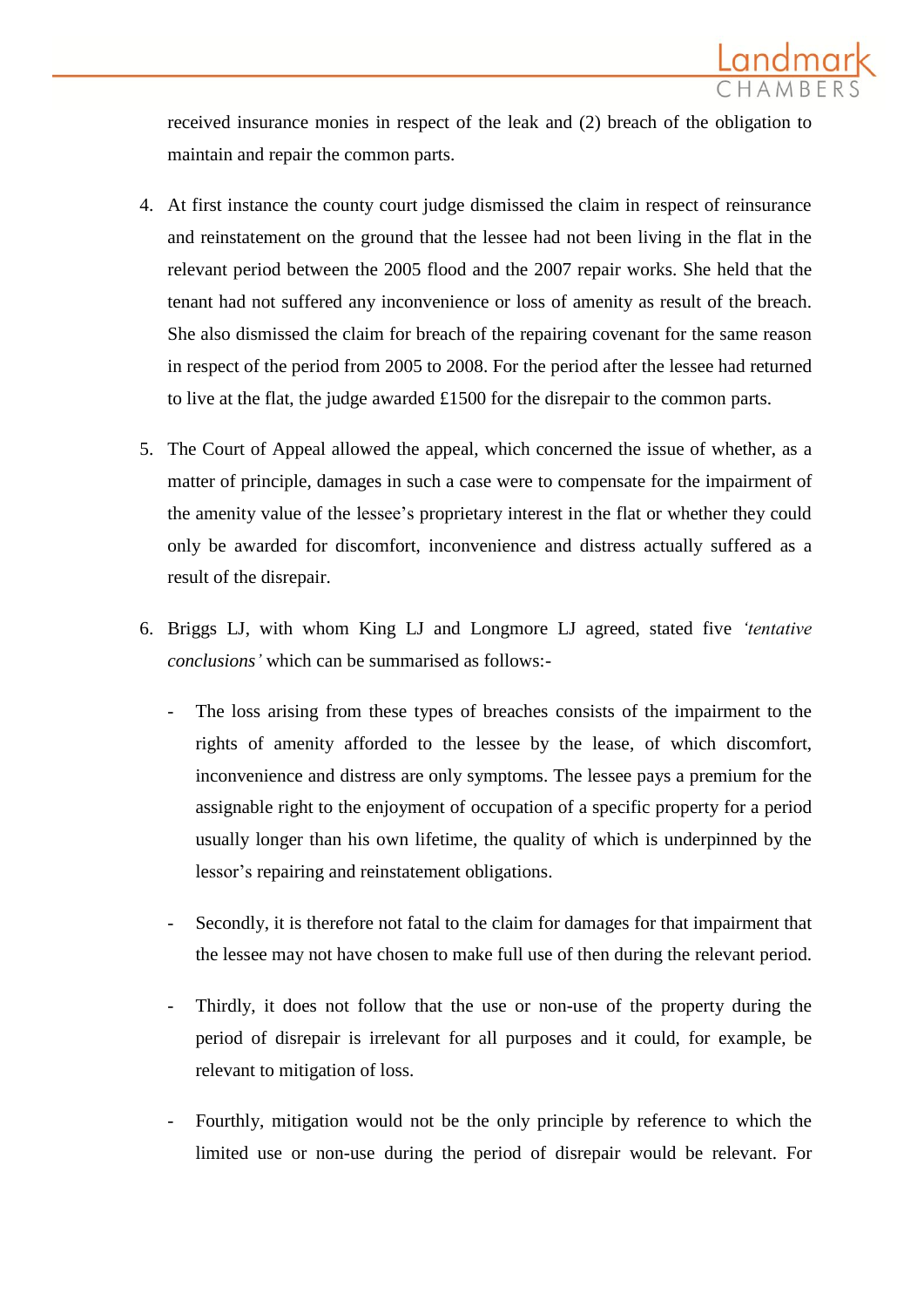

example, Briggs LJ took the view that non-use for reasons unconnected with the disrepair should be regarded as a form of mitigation of loss which reduced the claim in damages – but it would not wholly cancel out the loss constituted by the impairment of amenity, even if the lessee was living elsewhere rent-free.

- Fifthly, the court is entitled to temper the rigour of the rules which seek to implement the compensatory principle in relation to awards of damages where particular circumstances make it just do so. There could be quantification of damages in excess of the current rental value in particular circumstances (eg where health was affected by disrepair). In other cases, the particular circumstances of the lessee could reduce the damages and this could apply not merely where the relevant conduct consists of what may be conventionally described as mitigation.
- 7. The outcome was that the tenant's non-occupation was not fatal to the claim. He was held to have suffered precisely the same loss as would have been suffered by a lessee who, in comparable circumstances, had remained in the flat, namely a serious although temporary impairment of the rights conferred by the lease.
- 8. In assessing damages in respect of that loss, the starting point for that valuation ought to be by reference to the rental value of the flat but with a substantial discount to reflect the Judge's conclusion that the disrepair was cosmetic and did not render it uninhabitable and also to reflect the fact that the disrepair of the common parts was not of a particularly severe kind. The damages were then to be further substantially reduced by reference to the fact that the tenant had chosen not to occupy the property for most of the relevant period, so that the effect upon him was very much less than it would have been upon a lessee who had remained in occupation. The reduction which was applied in respect of this adjustment was one half.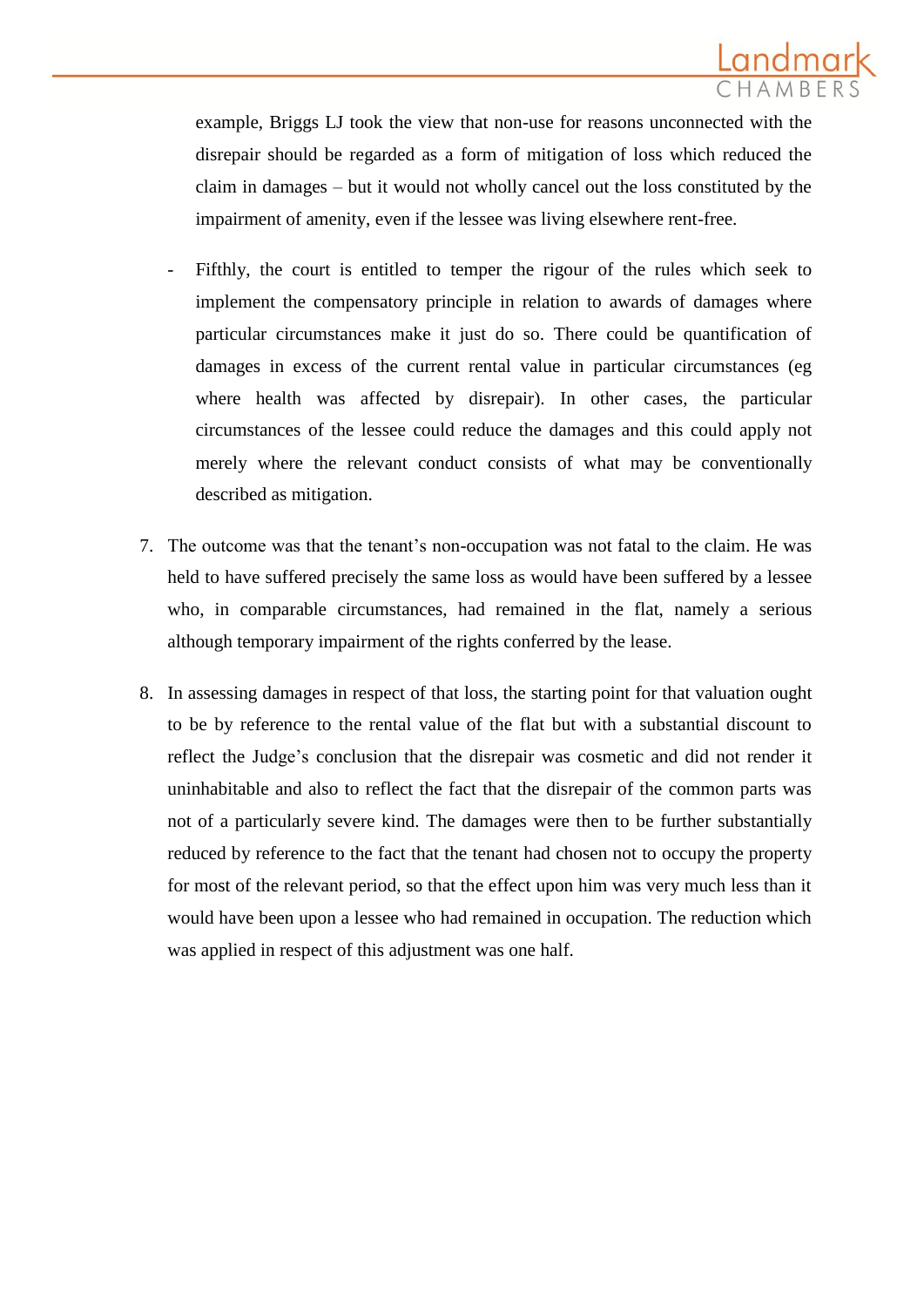## *Arnold v Britton & Others* **[2015] UKSC 36**

- 1. This is an important decision of the Supreme Court in relation to service charges, focusing upon the court's approach to interpretation and the extent to which the court may consider "commercial common sense" and broader considerations in relation to the meaning of a contractual term,
- 2. The facts concerned the grant of a number of leases of holiday chalets to be built on a holiday park. The leases were granted from 1974 and were all for terms of 99 years.
- 3. Under the terms of each lease the landlord had agreed to provide various services, in respect of which the landlord could recover a fixed fee. The service charge was to be £90 for the first year of the term with an uplift of 10% per annum for the remainder of the terms. For example, one of the clauses was as follows:-

"To pay the Lessor without any deduction in addition to the said rent as a proportionate part of the expenses and outgoings incurred by the Lessors in the repair and maintenance and renewal of the facilities of the Estate and the provision of services hereinafter set out the yearly sum of Ninety pounds and Value Added Tax (if any) for the first year of the term hereby granted increasing thereafter by ten pounds per hundred for every subsequent part thereof"

- 4. On a mathematical analysis, the tenant could therefore be required to pay over £500,000 in service charges by the end of the term.
- 5. Lord Neuberger gave the leading judgment. He emphasised that the following factors should be considered when presented with a case of "commercial absurdity":
	- (1) Commercial common sense and surrounding circumstances should not undervalue the importance of the language used;
	- (2) The clearer the natural meaning of the words used, the less readily they should be departed from;
	- (3) Commercial common sense should not be imputed on a term retrospectively;
	- (4) Although commercial common sense should be considered, courts should be very slow to move away from the natural meaning of words just because they appear unfavourable;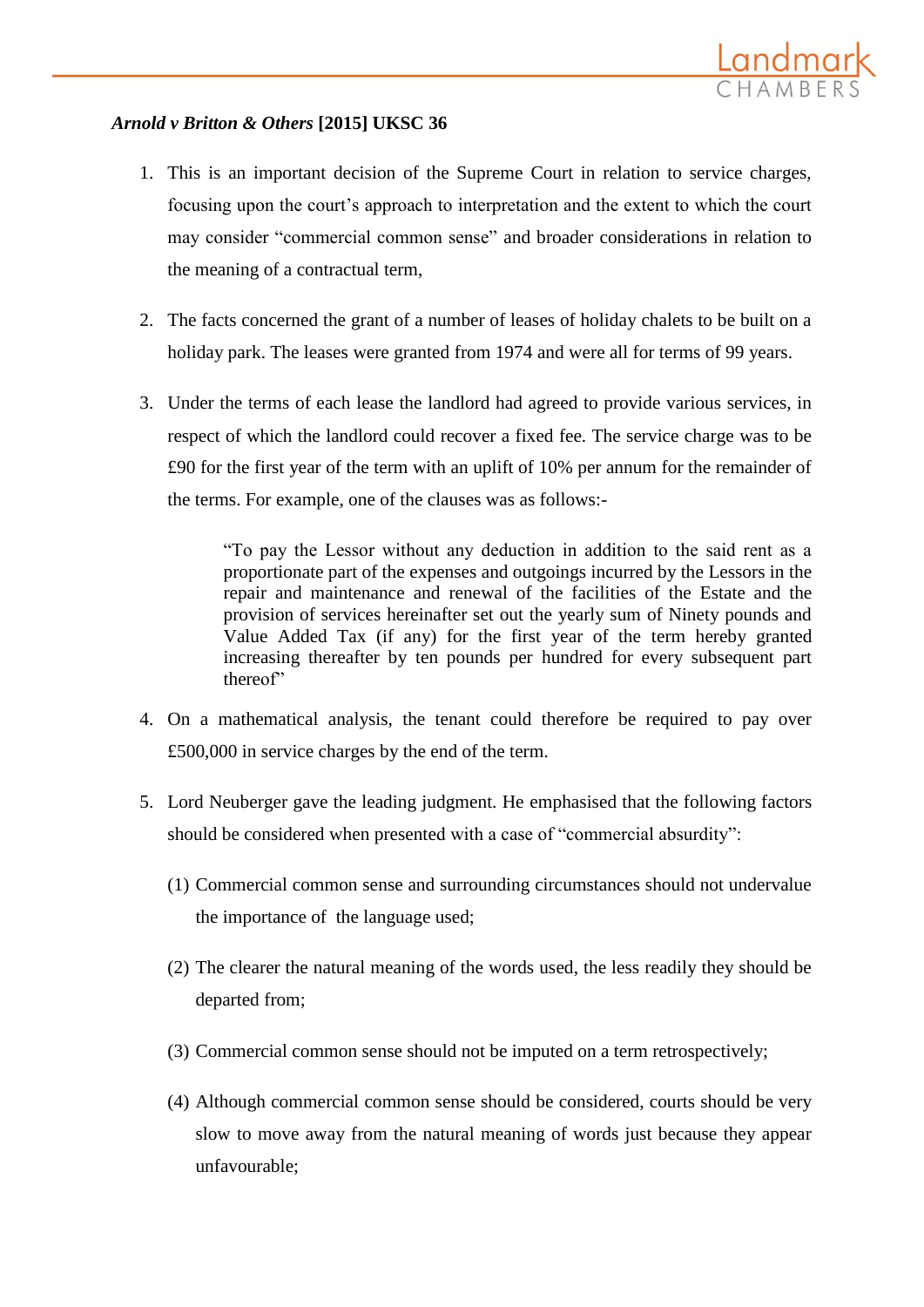

- (5) Only facts known to both parties at the time of the contract are relevant;
- (6) Service charge provisions do not have their own special rules of interpretation.
- 6. Applying these principles, Lord Neuberger adopted a holistic approach and found that the clarity of the drafting and the rationale for the commercial decisions made at the time of the drafting meant that the clause should be given its natural meaning and there should be no interference with this interpretation. This was not a case in which the parties had done something which was not contemplated by the terms of their contract. The 10% increase had been included to allow for a factor, namely inflation, which was out of the control of either party. There was no principle of interpretation which entitled the court to rewrite their contractual provision in relation to this simply because the factor for which the parties catered did not seem to be developing in the way that they had expected.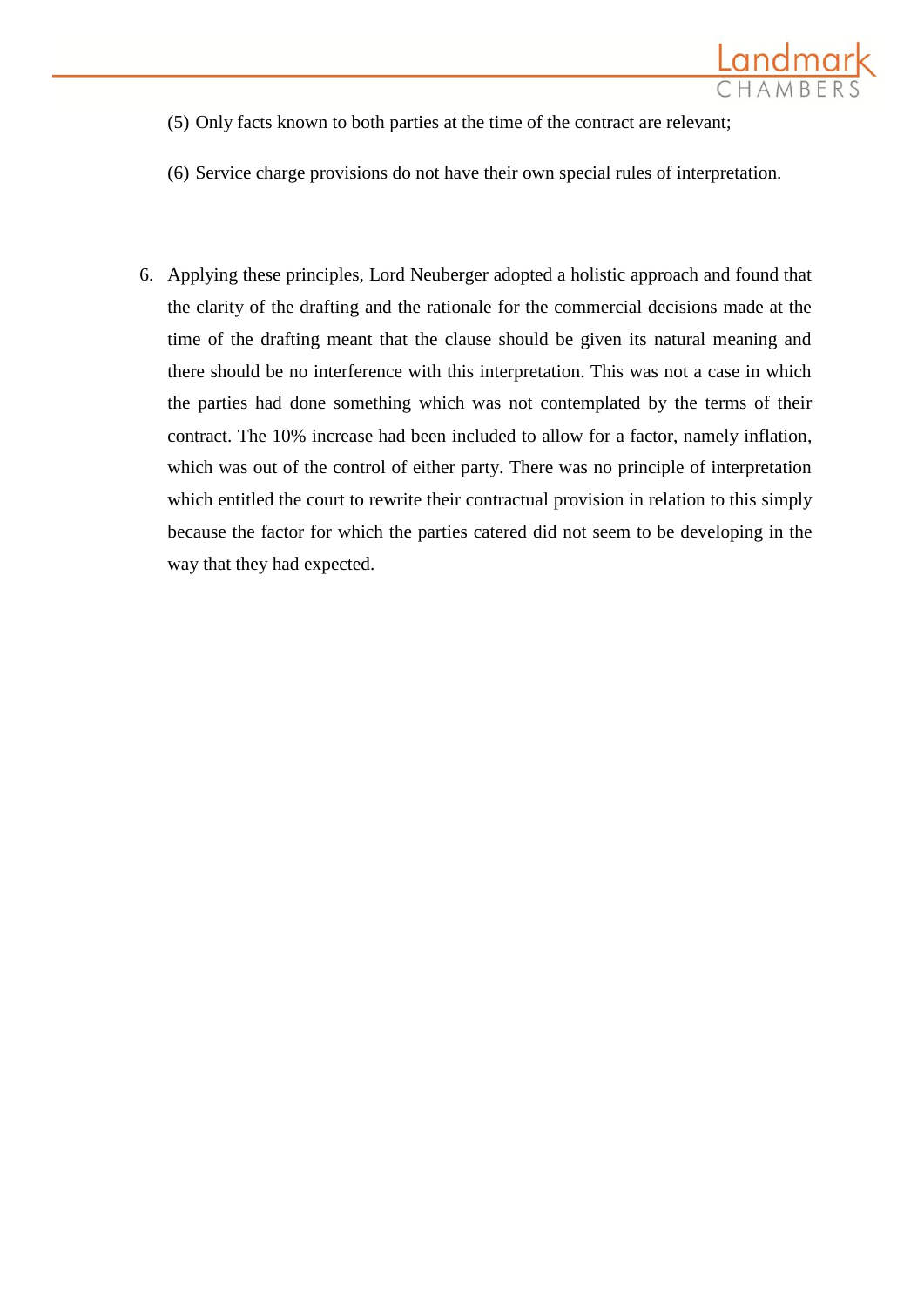## *Tindall Cobham 1 Ltd and others v Adda Hotels and others* **[2014] EWCA Civ 1215**

1. This is a case in which the Court of Appeal has provided much needed guidance on the scope and effect of the anti-avoidance provision to be found in section 25 of the Landlord and Tenant (Covenants) Act 1995 ("the 1995 Act"). In particular, section 25 provides that any agreement is void if it would *"exclude, modify or otherwise frustrate the operation of any provision of this Act".*

<u>Landmark</u>

2. The facts were as follows. The predecessors in title to T had granted to A and P separate leases of 10 hotels. A and P subsequently assigned to 9 subsidiary companies without having first sought landlord's consent. Clause 3.14.6 of the relevant leases provided as follows:-

> "The Tenant shall not assign the Lease to any Associated Company of the Tenant without the prior consent of the Landlord Provided Always that for the purposes of Section 19(1A) of the Landlord and Tenant (Covenants) Act 1995, the Landlord shall be entitled to impose any or all of the following conditions set out in sub clauses (a) and (b) below:

- (a) that the Tenant shall provide the Landlord with notice of any such assignment within 10 Working Days of completion of the same;
- (b) that on any such assignment, the Tenant shall procure that the Guarantor and any other guarantor of the Tenant shall covenant by deed with the Landlord in the terms set out in the Sixth Schedule at the Tenant's sole cost

and subject to the tenant's compliance with such conditions the Landlords consent shall be given"

- 3. T issued proceedings for a declaration that the assignment was unlawful, so that under section 11 of the 1995 Act, A and P and also the guarantor, H, were not released from further contractual liabilities.
- 4. At first instance Peter Smith J held that the assignments were in breach of clause 3.1.4.6 and hence that they were excluded assignments for the purposes of section 11 of the 1995 Act. Consent had to be sought before there could be a lawful assignment and the landlord was entitled to require compliance with clause 3.14(a) and (b).
- 5. The Court of Appeal dismissed the appeal. However, Patten LJ, giving the leading judgment, held that the first instance judge's interpretation of the clause was incorrect. As a matter of ordinary language, the words "*the guarantor and any other guarantor*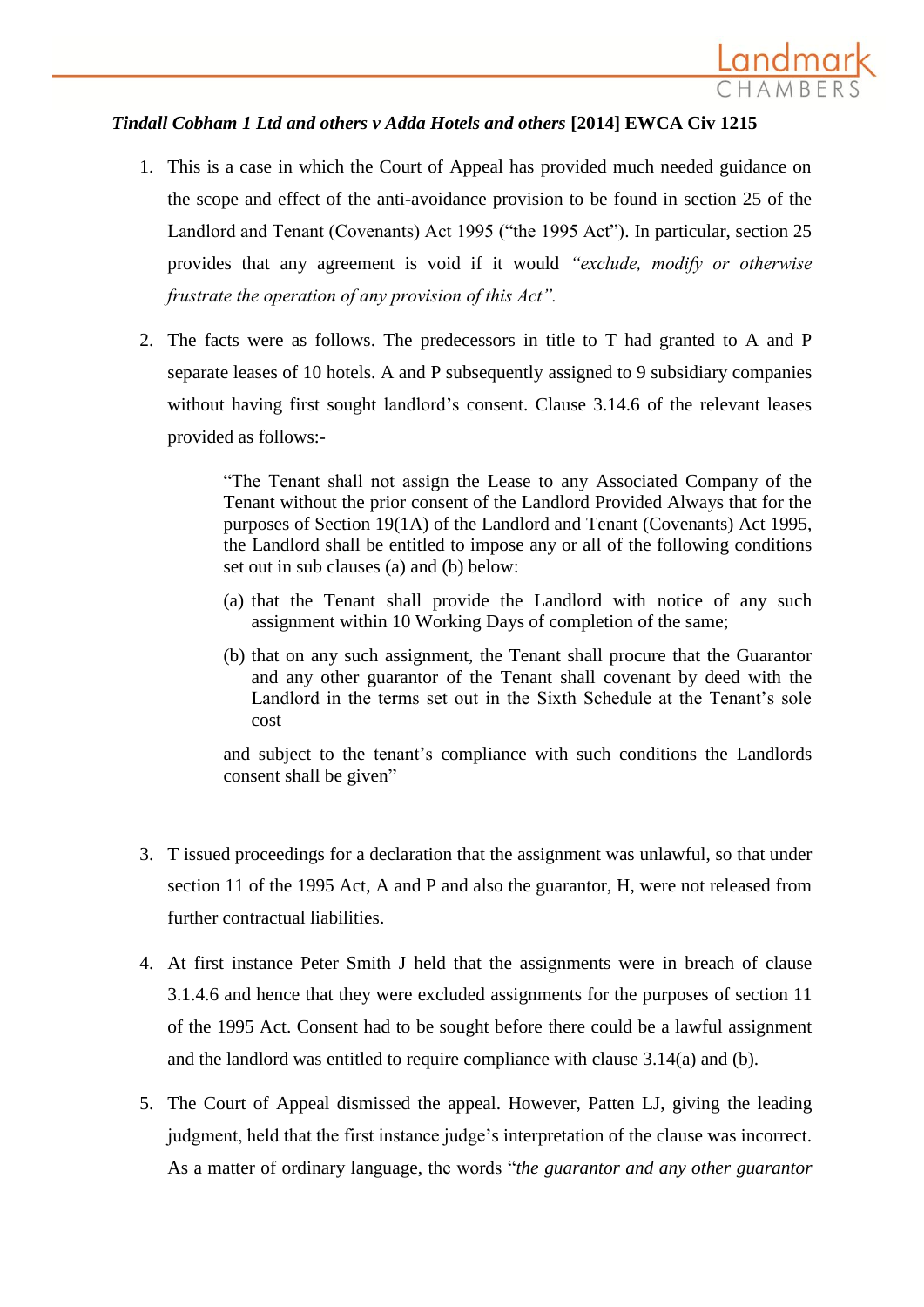

*of the tenant"* were held to refer to persons at the time of the assignment who are guarantors. The condition imposed on the tenant required a new guarantee from those guarantors. The landlord's construction of the clause was incorrect as it would impose an obligation on the tenant to obtain not only new guarantees but also new guarantors.

- 6. In relation to section 25 of the 1995 Act, the primary argument was that section 25 did not operate to invalidate clause 3.14.6 or sub-section (b) but that it prevented the landlords from exercising their contractual rights to impose condition (b) as a condition for consent to assignment. It was submitted that it was only when a landlord chose to exercise its option to insist on condition (b) that section 25 would come into effect. It was also argued, as an alternative, that if the effect of section 25 was to invalidate clause 3.1.4(b) then the remainder of the clause would remain, in effect to allow the tenant to avoid compliance with it. As a result, the only condition that the tenant would have to fulfil would be to notify the landlord of the assignment.
- 7. The Court of Appeal dismissed these arguments. Patten LJ considered that section 25(1) concerns the invalidation of *agreements* which would have the section 25(1)(a) consequences. It is not limited to applying upon the *exercise of the rights* which such agreements contained.
- 8. In considering the extent to which clause 3.14.6 should be invalidated, Patten LJ noted the reference in section 25 to the words "*void to the extent*" and found that the intention of the 1995 Act was to invalidate only that which was necessary to protect the objectives of the 1995 Act. However, this would not preclude the court from taking a balanced approach to invalidation which, which whilst invalidating the offending part of the contract, would not leave it emasculated and unworkable. Applying the structure of the agreement in an objective and common sense way, Patten LJ declared that the correct approach in this case was to treat the whole of the proviso as being avoided by the legislation.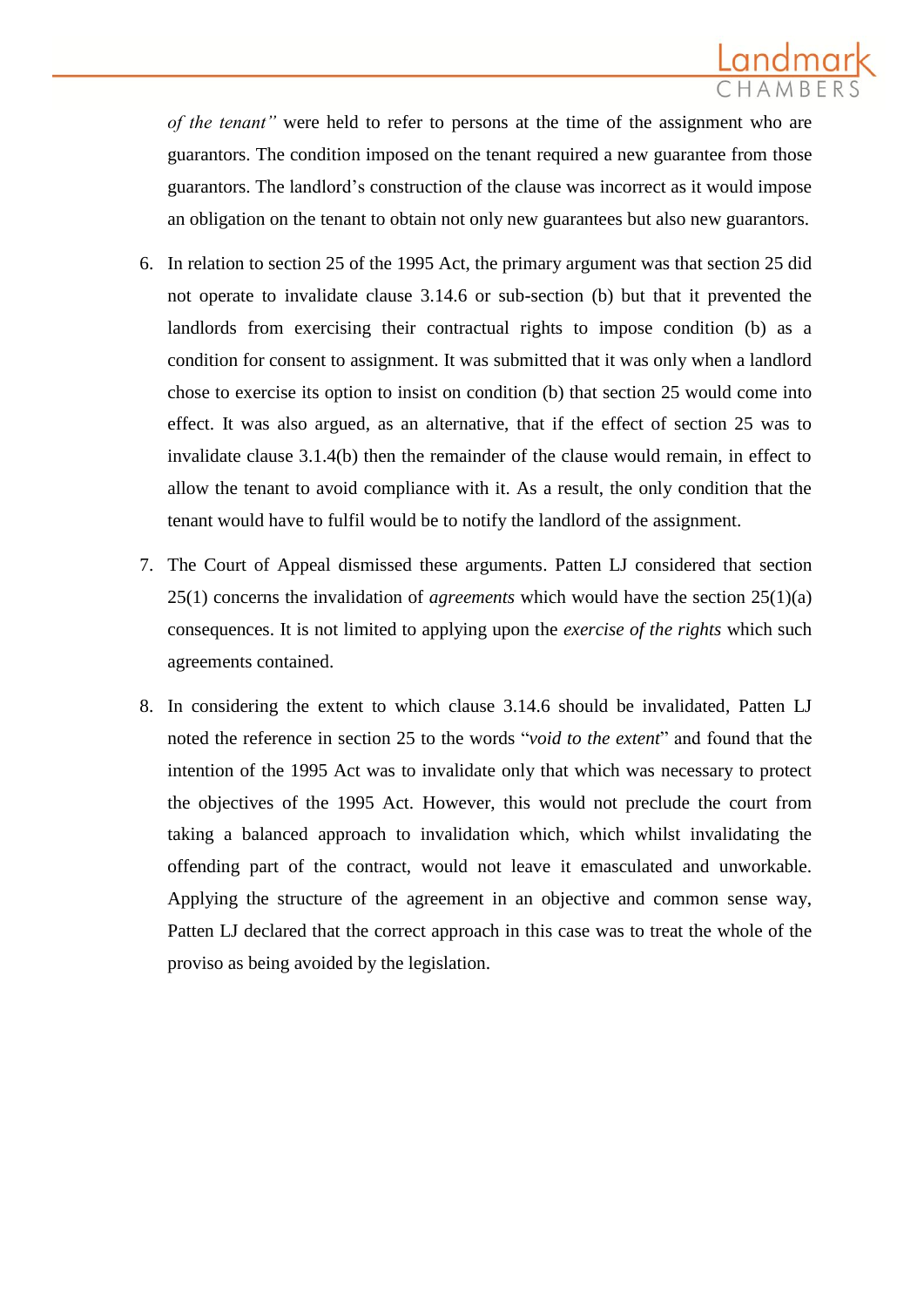

# *Youssefi v Musselwhite/Horne & Meredith Properties v Cox and Billingsley* **[2014] EWCA Civ 423**

- 1. Ground 30(1)(c) of the Landlord and Tenant Act 1954 ("the 1954 Act") has rarely received much attention or scrutiny in the decided cases but these two recent cases have produced useful guidance on the application of this ground.
- 2. The facts in the *Yousssefi* case were as follows. The tenant held a 15 year lease of premises comprising a dwelling house, shop and garden. The repairing covenants in the lease had been the subject of a number of breaches. There had also been late payments of rent and various other breaches of the lease. The tenant served notice under section 26 of the 1954 Act requesting a new tenancy and the landlord served a notice opposing this request and applied under section 29(2) of the 1954 Act for the tenancy to be terminated without the grant of a new tenancy.
- 3. The statutory grounds of opposition under section 30(1)(a), (b) and (c) apply in the following circumstances:-
	- "(a)where under the current tenancy the tenant has any obligations as respects the repair and maintenance of the holding, that the tenant ought not to be granted a new tenancy in view of the state of repair of the holding, being a state resulting from the tenant's failure to comply with the said obligations;
	- (b) that the tenant ought not to be granted a new tenancy in view of his persistent delay in paying rent which has become due;
	- (c) that the tenant ought not to be granted a new tenancy in view of other substantial breaches by him of his obligations under the current tenancy, or for any other reason connected with the tenant's use or management of the holding."
- 4. The first instance judge in the *Yousssefi* case held that the tenancy should be terminated on the basis of the grounds appearing in section  $30(1)(a)$  and (c) but that the ground in section  $30(1)(b)$  was not made out.
- 5. The appeal was allowed in part.
- 6. In relation to ground (a), the court had to consider whether a new tenancy *"ought not to be granted"*, focusing entirely on the state of repair of the property due to the